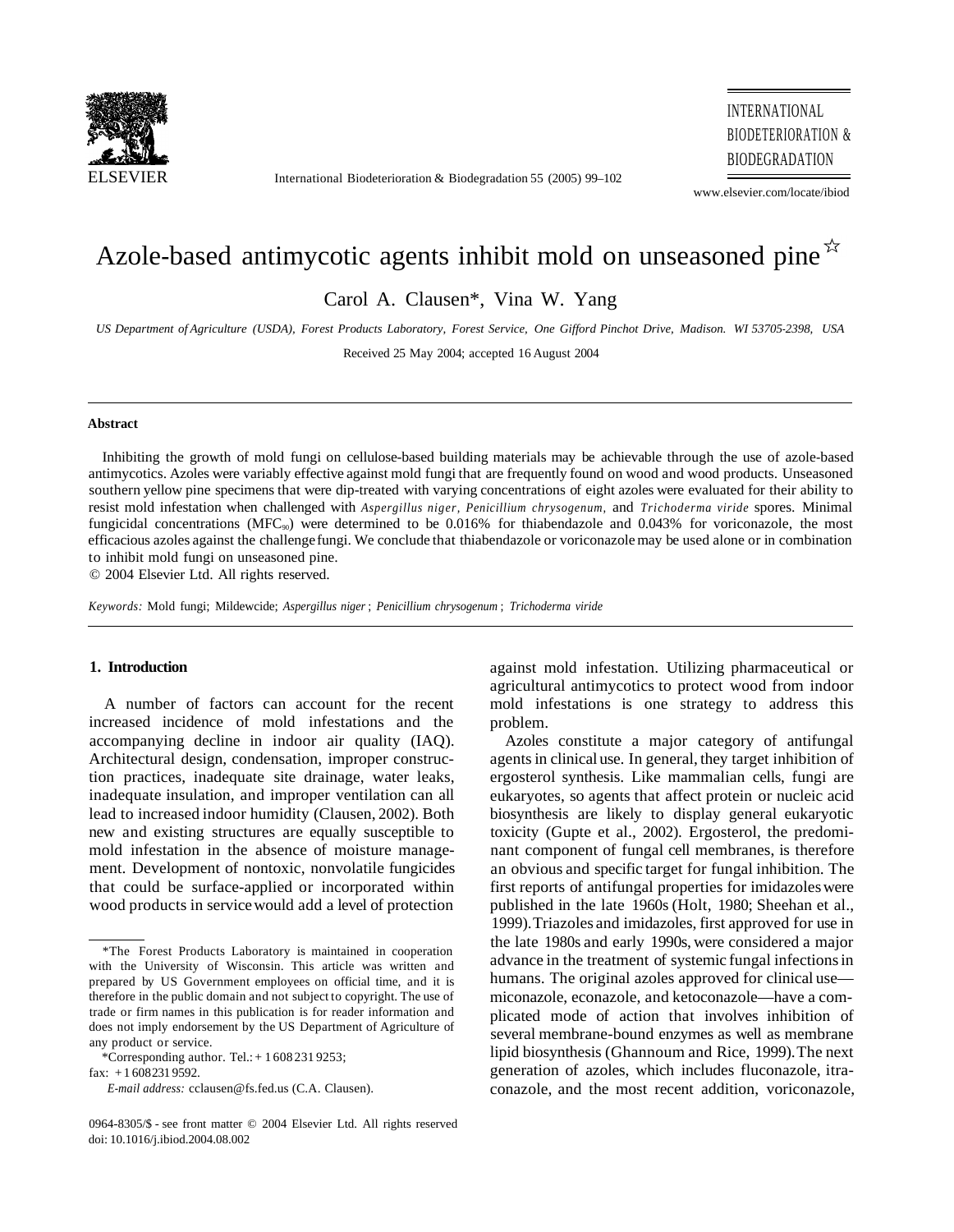act in part by inhibiting cytochome P-450-dependent 14a-sterol demethylase  $(P-450<sub>DM</sub>)$  (Sanati et al., 1997; Johnson and Kauffman, 2003).

Voriconazole has been demonstrated to be about 250 times more active against fungal  $P-450<sub>DM</sub>$  than against mammalian P-450 $_{DM}$ . Based on the fact that mammalian cholesterol synthesis is inhibited by azoles at the 14a demethylation stage, Hitchcock et al. (1995) showed that the 50% inhibitory concentration of voriconazole was 7.4  $\mu$ M against P-450<sub>DM</sub> of rat liver cholesterol but only  $0.03 \mu M$  against fungal P-450<sub>DM</sub>. This indicates fungal-specific inhibition. As a result of this characteristic, not only is voriconazole less toxic to humans than are other azoles, but it has a stronger avidity for  $14a$ lanosterol demethylation found in mold fungi. Therefore, voriconazole appears to be broadly fungicidal against common mold fungi, unlike some other azoles.

Clotrimazole (an imidazole) and miconazole are used clinically to treat several genera of pathogenic dermatophytes and *Candida,* while itraconazole is active against fungi responsible for pulmonary disease, such as *Blastomyces, Histoplasma,* and *Aspergillus fumigatus,*  as well as dermatophytes and yeasts. Voriconazole more specifically inhibits *Aspergillus* spp., *Fusarium* spp., and *Scedosporium* spp.

A relatively small percentage of the approximately 250,000 species of fungi are classified as mold fungi and are all members of the Deuteromycotina and Ascomycotina. Of the true mold fungi, about 30 genera are associated with wood-based building products. Although these fungi do little to wood structurally, their appearance and odor are unpleasant, and they all have the potential to cause allergic or asthmatic symptoms. A few genera encountered on cellulose ( *Penicillium, Alternaria, Fusarium, Trichoderma,* and *Stachybotrys* ) produce mycotoxins, but only two species of *Aspergillus* are considered to be human pathogens. Many fungi can cause serious health effects in persons with suppressed immune systems.

Strategies for indoor mold inhibition include designing protective agents that exhibit low mammalian toxicity, are nonvolatile, and are environmentally benign. The objective of this study was to evaluate mildewcidal properties of azole compounds on unseasoned southern yellow pine and to establish minimal fungicidal concentrations for azoles that effectively control three mold fungi commonly found on cellulose-based building materials.

#### **2. Materials and methods**

# 2.1. Testfungi

*Aspergillus niger* 2.242, *Penicillium chrysogenum*  PH02, and *Trichoderma viride* ATCC 20476 were

maintained on 2% malt agar (Difco, Detroit, Michigan). Spore inocula were prepared according to ASTM standard D4445–91 (American Society of Testing and Materials, 1998) by washing the surface of individual 2 week-old cultures of each fungus with 10 mL sterile deionized (DI) water and transferring the liquid spore suspension into a spray bottle. Each spore suspension was diluted to 100 mL with sterile DI water. The spray bottle was adjusted to deliver 1 mL inoculum/spray.

## *2.2. Test chemicals*

Triazole (3%), sodium triazole (3%), and difluconazole (2%) (Sigma-Aldrich Chemical, St. Louis, MO), voriconazole (Pfizer Inc., New York, NY), and itraconazole (10%) (Janssen Pharmaceutica Products, Titusville, NJ) were prepared in DI water. A single concentration of miconazole nitrate (2%) (Pharmacia Upjohn, Kalamazoo, MI) was tested as a result of limited product availability. A single concentration of clotrimazole (TARO Pharmaceuticals, Bramalea, Ontario), available as a 1% suspension in polyethylene glycol, was tested. Because of low solubility, thiabendazole (Sigma-Aldrich Chemical) dilutions were prepared in 70% ethanol.

#### *2.3. Test method and apparatus*

Wood specimens (7 by 20 mm cross section by 7 cm long) were cut from unseasoned southern yellow pine mill ends from a Mississippi sawmill and stored at  $0^{\circ}$ C. Average moisture content of the specimens  $(n = 3)$  was 48% by weight. Seven random replicate specimens were dip-treated for 15 s in varying concentrations of each test chemical and held for 24 h in a covered test apparatus, according to a modification of ASTM standard test method D4445–91 (ASTM, 1998). Each test apparatus was assembled by placing 7-10 layers of 125-mm filter paper (Whatman, Hillsboro, OR) in a sterile disposable Petri dish (150 by 25 mm) (B-D Falcon, Los Angeles, California). A polyethylene mesh spacer was placed on top of the filter paper stack, which was saturated with 30 mL DI water. Each apparatus contained seven specimens treated with a single concentration of test solution per test fungus. Controls consisted of untreated specimens or control specimens dipped in 70% ethanol. Specimens were sprayed with 1 mL of fungal spore inoculum and Petri dish lids were replaced. Inoculated test apparatuses were sealed in polyethylene bags to prevent drying and incubated at 27°C and 70% relative humidity (RH) for 4 weeks. Following incubation, specimens were individually rated for mold growth on a scale of 0-5 with 0 representing samples free from mold growth and 5 representing heavy mold growth covering 100% of the specimen sides and surface.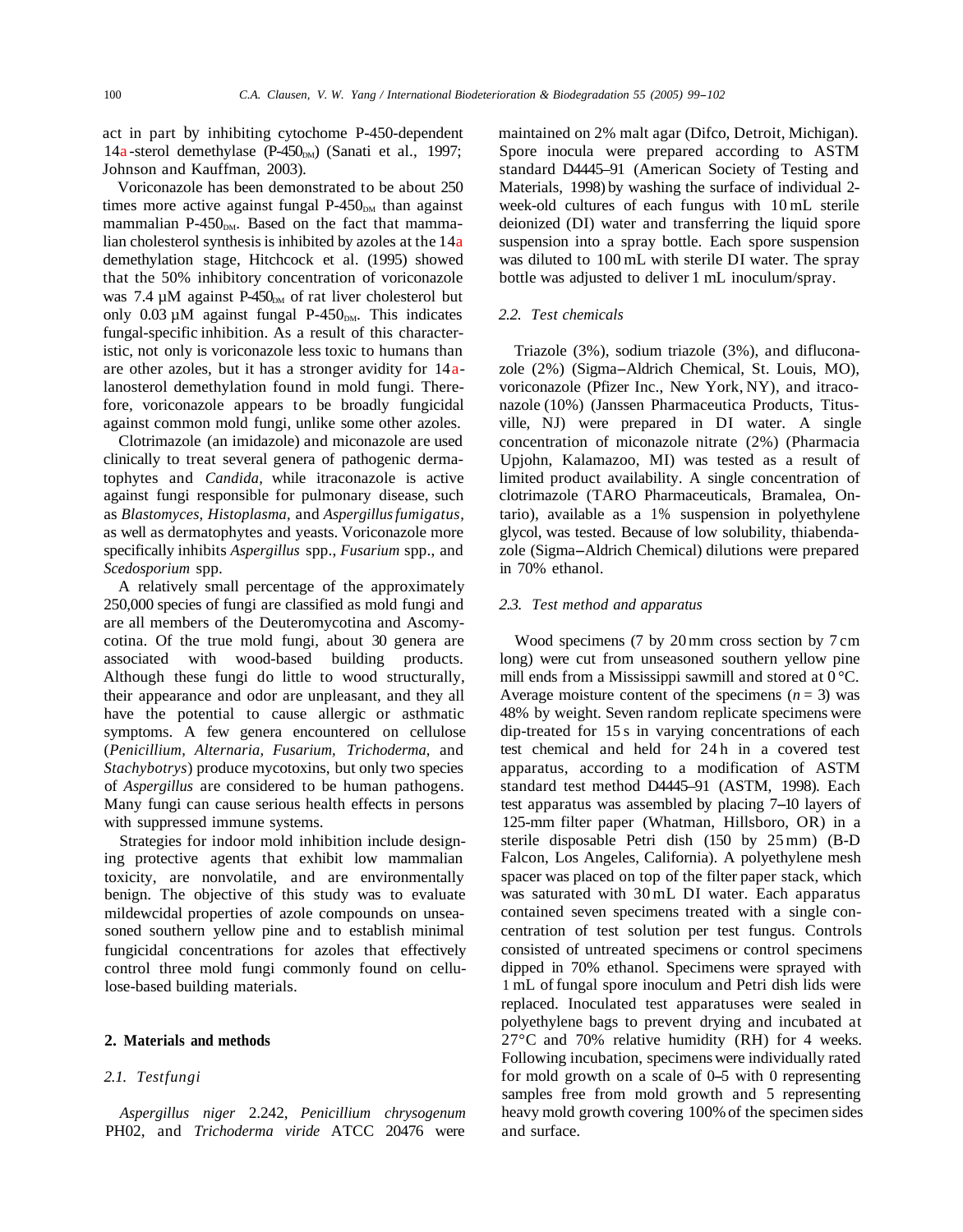#### *2.4. Statistical analysis*

The minimum concentration of fungicide that resulted in effective resistance to mold growth (0 rating) was statistically estimated as the minimal fungicidal concentration (MFC<sub>90</sub>) that will give at least a 90% probability of a 0 rating. Using SAS V8.2 (SAS Institute, Inc., 1999), ratings were modeled as ordinal responses in cumulative complementary log-log models, which modeled the probability of ratings as functions of the logarithm of fungicidal concentrations.

#### **3. Results and discussion**

At a high moisture content  $(20\%)$ , mold can be established on wood in 24–48h if temperature and humidity conditions are optimal. The high moisture content of the test specimens used in this study (48%) provided moisture levels adequate for mold establishment on untreated wood in 24–48 h. The ASTM (1998) standard for testing the ability of fungicides to control mold growth on unseasoned wood challenges diptreated specimens under optimal laboratory conditions for 4 weeks, mimicking moisture conditions that one might see within a structure from chronic high humidity, leaks, or condensation (Clausen, 2002).

Average test assessment scores for each treatment and fungus are shown in Table 1. The  $MFC_{90}$  values are given for voriconazole and thiabendazole, the two compounds that showed excellent protection against test organisms. Miconazole nitrate completely inhibited all test fungi at 2%, but because of limited product

availability, an MFC<sub>90</sub> value could not be determined. The  $MFC_{90}$  values for thiabendazole and voriconazole were 0.016% and 0.043%, respectively (Table 1). Clotrimazole failed to substantially inhibit the test fungi at the single maximum test concentration of 1%. Difluconazole and the triazoles provided no protection to the wood at concentrations of 2% and 3%, respectively, while itraconazole failed to substantially inhibit the test fungi, even at 10% concentration.

Voriconazole, newly approved for treatment of aspergillosis, exhibits low mammalian toxicity and low volatility, is odorless, and is soluble in water (Sanati et al., 1997; Johnson and Kauffman, 2003). Thiabendazole, which is used as a fungicide for controlling spoilage on citrus fruit, also exhibits low mammalian toxicity and low volatility and is odorless, but it is only slightly soluble in alcohol (Merck, 1976). Insolubility in water can be viewed as either an advantage, because of treatment retention under conditions of high moisture, or as a disadvantage, because of difficulty in handling. Effective thiabendazole concentrations were low enough that solubility was not a concern, and ethanol controls demonstrated that the azole component was responsible for mold inhibition (Table 1).

The ability of cellulose-based building materials to resist mold growth directly affects IAQ in a structure. Laks et al. (2002) evaluated four types of common commercial untreated sheathing panels (southern yellow pine and Douglas-fir plywood, oriented strandboard, and gypsum board) for mold resistance. Their results showed that all of these products were prone to mold growth within 1 week of inoculation with mold spores and incubation at 27°C and 100% RH. In fact, all

Table 1

Relative resistance of azole-treated southern yellow pine specimens to growth of *P. chrysogenum, A. niger,* and *T. viride* 

| Azole compound | Treating solution (mg/mL) | Average rating <sup>a</sup> |              |                | Total score  | Mold $(\%)$  | <b>Rating</b> <sup>b</sup> | $MFC_{90}$ (%) |
|----------------|---------------------------|-----------------------------|--------------|----------------|--------------|--------------|----------------------------|----------------|
|                |                           | P. chrysogenum              | A. niger     | T. viride      |              |              |                            |                |
| Voriconazole   | 0.156                     | $\mathbf{0}$                | $\mathbf{0}$ | 2.43           | 2.43         | 16           |                            |                |
|                | 0.3125                    | 0                           | 0            | 1.29           | 1.29         | 9            |                            |                |
|                | 0.625                     | 0                           | 0.14         | 0.43           | 0.57         | 4            | Excellent                  | 0.043          |
|                | 1.25                      |                             | 0            | 0.07           | 0.07         | 0            |                            |                |
|                | 2.5                       | 0                           | 0            | 0              | 0            | $\Omega$     |                            |                |
| Thiabendzaole  | 0.0975                    |                             | 0            | 2.5            | 2.5          | 17           |                            |                |
|                | 0.19                      |                             |              | 0              | $\mathbf{0}$ | 0            | Excellent                  | 0.016          |
|                | 0.39                      |                             |              | 0              | 0            |              |                            |                |
|                | 0.78                      |                             | 0            | $\Omega$       | 0            |              |                            |                |
|                | 1.56                      | 0                           |              | 0              | $\theta$     |              |                            |                |
| Miconazole     | 20                        | $\mathbf{0}$                | 0            | $\overline{0}$ | 0            | $\mathbf{0}$ | Excellent                  | $\leq 2.0$     |
| Itracoazole    | 100                       | 1.9                         | 0.3          | 4.1            | 6.3          | 42           | Moderate                   | <b>NA</b>      |
| Clotrimazole   | 10                        | 3.4                         |              | 3.7            | 12.1         | 81           | None                       | NA             |
| Difluconazole  | 20                        | 4.7                         |              | 5              | 14.7         | 98           | None                       | NA             |
| Triazole       | 30                        |                             |              |                | 15           | 100          | None                       | NA             |
| Na-triazole    | 30                        |                             |              |                | 15           | 100          | None                       | NA             |
| Control        |                           |                             | 5            | 5              | 15           |              |                            |                |

 $n = 7$ .

bResistance ratings: Excellent, 0–25% mold; moderate, 26%–50% mold; none (no resistance), 76%–100% mold.